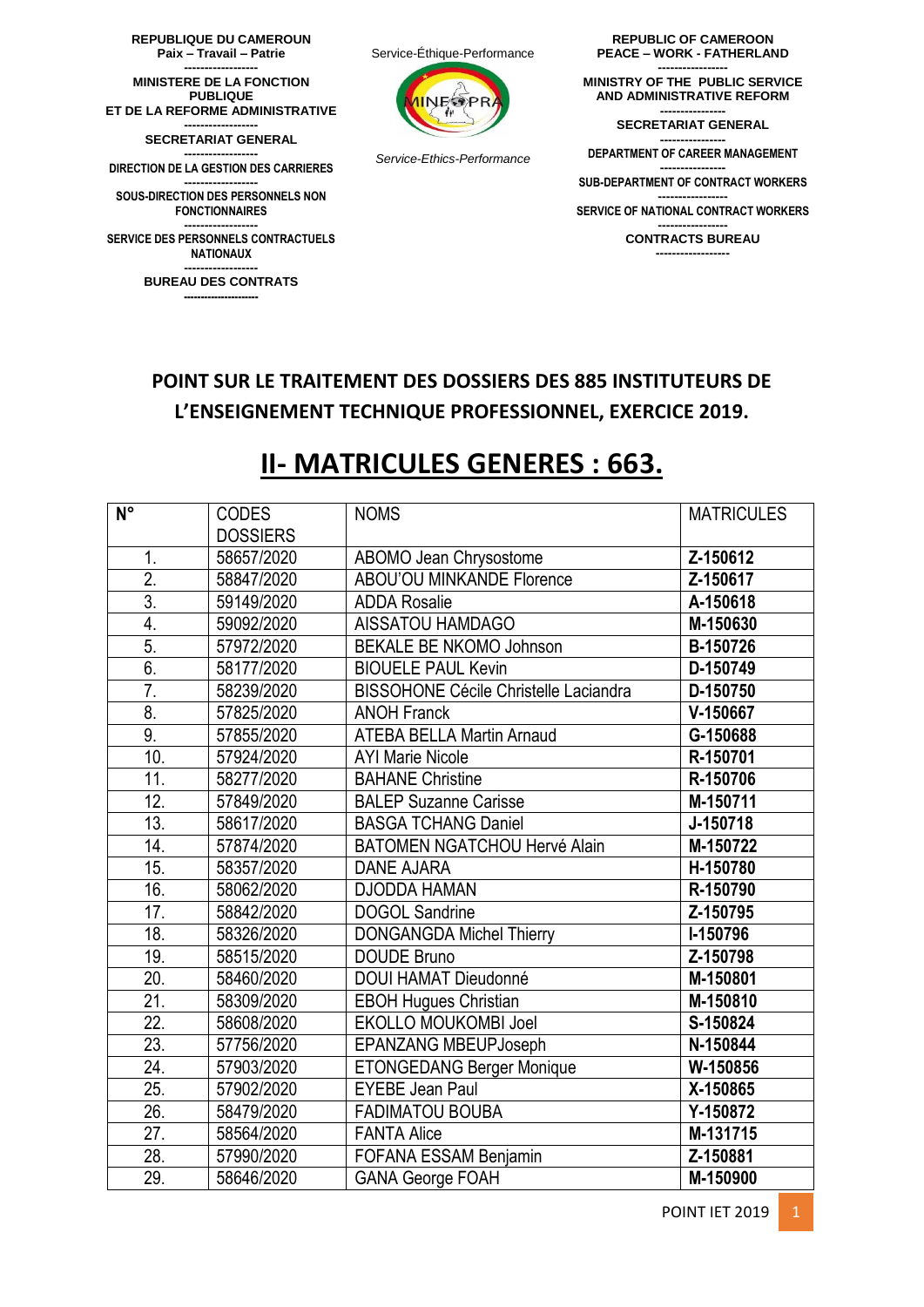| 30.               | 58129/2020 | <b>GONDJI André</b>                    | M-150905   |
|-------------------|------------|----------------------------------------|------------|
| $\overline{31}$ . | 58542/2020 | <b>HAIWE MANGA</b>                     | T-150917   |
| 32.               | 58402/2020 | <b>HOYANG MBOUDGA Germain</b>          | M-150925   |
| 33.               | 57894/2020 | <b>JEVUH EVERT KAFFE</b>               | V-150937   |
| 34.               | 58610/2020 | <b>TANGA Sylvie Virginie</b>           | T-151368   |
| 35.               | 57745/2020 | <b>TCHAPDA NJIAMBA Gilles Paulin</b>   | M-151376   |
| $\overline{36}$   | 58127/2020 | <b>TEDANBE Césaire</b>                 | U-161383   |
| 37.               | 57904/2020 | <b>TONGFACK Christel LONGTSE</b>       | D-150394   |
| 38.               | 58276/2020 | <b>WAN Romeo Magloire</b>              | Q-131408   |
| 39.               | 27996/2021 | <b>WOULAMOUS MANA</b>                  | $Y-151414$ |
| 40.               | 58232/2020 | <b>YANDA Martin</b>                    | Q-151418   |
| 41.               | 58344/2020 | <b>KENBOU GUIMGO Deline Clavine</b>    | F-150947   |
| 42.               | 58330/2020 | KOUMETIO GOUANA Eloge                  | Q-150958   |
| 43.               | 58191/2020 | <b>LEKEUFACK Desiré</b>                | M-150980   |
| 44.               | 58312/2020 | MADI YAOUBA Eugene                     | A-150992   |
| 45.               | 58508/2020 | MA-DOUGOU                              | M-150993   |
| 46.               | 57905/2020 | <b>MAFOR NONO Sorelle</b>              | S-150999   |
| 47.               | 58270/2020 | MAMOUDOU BOUBAKARY                     | D-151014   |
| 48.               | 58595/2020 | MASSOUO Rebecca                        | V-151129   |
| 49.               | 58290/2020 | MAYEMZOU TCHOFFO Monique Flore         | W-151134   |
| 50.               | 58388/2020 | MBAKOP Chimène Stéphanie               | W-151038   |
| 51.               | 58054/2020 | <b>MBAIRAMDI Edouard</b>               | W-151134   |
| 52.               | 57820/2020 | <b>MBEBOBA Aurelie Fernande</b>        | Q-151051   |
| 53.               | 58524/2020 | <b>MBIDA Gervais Martial</b>           | H-151057   |
| 54.               | 58474/2020 | <b>MBING Esaie Dominique</b>           | R-151060   |
| 55.               | 58176/2020 | <b>MBITA Marcelin Christian</b>        | R-151062   |
| 56.               | 59179/2020 | MBIYDZENYUY Glory BONALINYUY           | M-003465   |
| 57.               | 59077/2020 | <b>MBONG ERNESTINE MEYSONGHO</b>       | X-150416   |
| 58.               | 58172/2020 | <b>MEDJO TIMCHOU Claude Martial</b>    | M-151077   |
| 59.               | 59202/2020 | MOUEN DIBOULA Flore Danielle Stephanie | W-151128   |
| 60.               | 58527/2020 | <b>MOUEN ECK Christian</b>             | F-151129   |
| 61.               | 58486/2020 | <b>MULUH Rosaline NEH</b>              | Q-151143   |
| 62.               | 58225/2020 | MVOGO NDZENGUE Sylvie                  | H-151107   |
| 63.               | 58190/2020 | <b>NDJIMA NGOUNDE Narcisse</b>         | A-151174   |
| 64.               | 58242/2020 | NDOUGOU AMOUGOU Christine              | C-151186   |
| 65.               | 58447/2020 | <b>NEGUE Judith</b>                    | F-151191   |
| 66.               | 58196/2020 | <b>NGA Honore Bertrand</b>             | D-151195   |
| 67.               | 58640/2020 | <b>NGASSENE Martine Virginie</b>       | D-151200   |
| 68.               | 57806/2020 | <b>NGO BOKOK Christel</b>              | $V-151209$ |
| 69.               | 59151/2020 | <b>NGUEKENG TEGOMO Ariane Audrey</b>   | X-151225   |
| 70.               | 58483/2020 | <b>NKEMCHOP CHANTAL NKENG</b>          | I-151240   |
| 71.               | 58279/2020 | <b>NWANKWI THOMAS BELAK</b>            | C-151282   |
| 72.               | 59205/2020 | <b>NYANGONO Virginie Martine</b>       | F-151284   |
| 73.               | 59070/2020 | NZIE NJIFAKOUO MARIAMA                 | D-151291   |
| 74.               | 57679/2020 | <b>OUMAROU ABDOU SAIDOU</b>            | G-151316   |
| 75.               | 58017/2020 | PATOUOKOUMCHE NGAPOUT ZOULIATOU        | H-151925   |
| 76.               | 57978/2020 | PEDOU PEDRO RODRIGUEZ                  | Y-151326   |
| 77.               | 58286/2020 | SAGBE SOLANGE                          | I-151334   |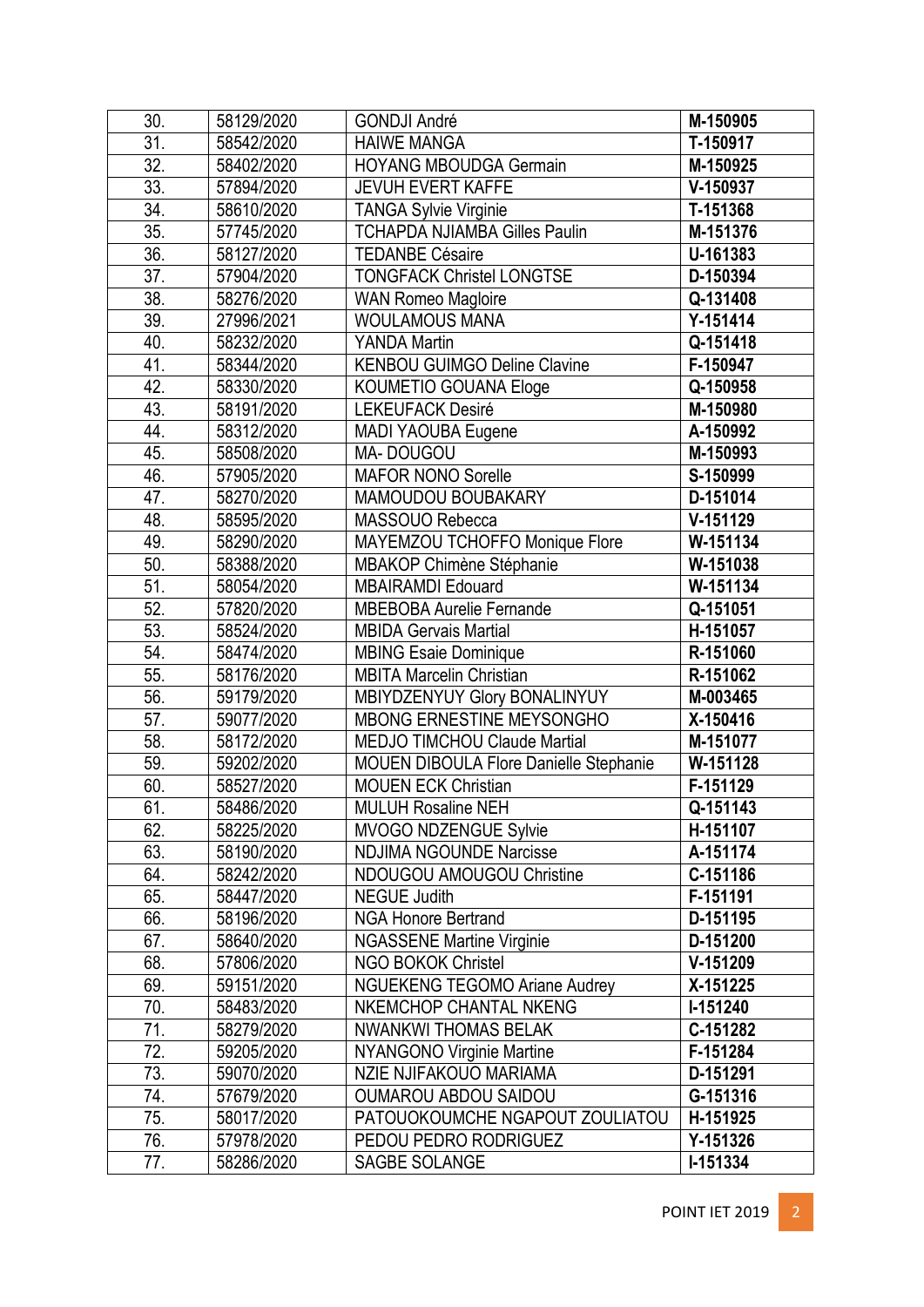| 78.          | 57996/2020               | SAPLE JACQUES                                   | A-151343             |
|--------------|--------------------------|-------------------------------------------------|----------------------|
| 79.          | 57666/2020               | SENZE EJOLLE NANCY                              | A-151348             |
| 80.          | 10992/2021               | ZE EBEGNE GIA VERNA                             | R-063257             |
| 81.          | 58214/2020               | <b>BITOTE APOLLINE MURIELLE</b>                 | E-150753             |
| 82.          | 57858/2020               | AFOMENGONO SILVANIE MANULELA                    | C-154343             |
| 83.          | 57823/2020               | AFYAMDOA DAVID                                  | T-154344             |
| 84.          | 58494/2020               | ALONJAH EMMANUEL MOFOR                          | L-154346             |
| 85.          | 57717/2021               | <b>ATCHENANG JEREMI</b>                         | D-154348             |
| 86.          | 57913/2020               | <b>BADAI BLAISE</b>                             | U-154351             |
| 87.          | 57866/2020               | <b>BENG HYCENTHA MBUH</b>                       | U-154356             |
| 88.          | 57909/2020               | <b>BETYERO MOHAMADOU</b>                        | E-154357             |
| 89.          | 58054/2020               | CHU ALANG VALENTINE KUM                         | W-151036             |
| 90.          | 58477/2020               | <b>EBOL AICHA</b>                               | G-154375             |
| 91.          | 57805/2020               | <b>IBRAHIMA BOUBA</b>                           | Y-154386             |
|              |                          | NFORMI HONORINE MBURLI                          |                      |
| 92.          | 58571/2020               |                                                 | S-154425             |
| 93.          | 58444/2020               | NGADJEU II NYASSE VALDERS ERIC                  | B-154426             |
|              |                          | <b>MARTIAL</b>                                  |                      |
| 94.          | 58639/2020               | <b>NGBWONGBWO DANIEL HUGES</b>                  | T-154430             |
| 95.          | 57681/2020               | NGO NTAP REGINE ARLETTE                         | T-154432             |
| 96.          | 58236/2020               | NJOCK BAYEMI JULES ANDRE                        | D-154438             |
| 97.          | 58513/2020               | NJOH KOUMWEY VICTORINE PAULETTE                 | J-154673             |
| 98.          | 58379/2020               | NJUETAPVUEH WALTERS                             | M-154439             |
| 99.          | 58339/2020               | NKENGFUA HILARY MORFAW                          | D-154442             |
| 100.         | 57680/2020               | <b>NKEN LOUISE DANIELLE</b>                     | J-154675             |
|              |                          |                                                 |                      |
| 101.         | 58360/2020               | <b>NOUKA JULES CEDRIC</b>                       | A-154677             |
| 102.         | 58496/2020               | NTYAME BILE PATRICK GERAUD                      | N-154448             |
| 103.         | 58004/2020               | <b>OUMAROU BOUBA</b>                            | E-154451             |
| 104.         | 58255/2020               | ABDOULAYE KARIM                                 | E-154537             |
| 105.         | 58521/2020               | ABEIGNANG INJAIDUM DERICO                       | Q-155468             |
| 106.         | 59085/2020               | ABENG NKOE LYSIANE FLORA                        | Q-156459             |
| 107.         | 57900/2020               | ABOUEME ADESSANG'NA BERTRANG                    | G-156267             |
| 108.         | 58189/2020               | ADAMA AMADA                                     | V-154540             |
| 109.         | 58850/2020               | ADOUW LONGA DENISE                              | Q-155472             |
| 110.         | 58224/2020               | AFAN JULIE FLEURETTE                            | Y-155473             |
| 111.         | 57958/2020               | AFOM LOUISE NATHALIE                            | I-155474             |
| 112.         | 57754/2020               | <b>AGNES ETOMBI MBELLA</b>                      | H-156462             |
| 113.         | 58150/2020               | AHANDA NDENGUE SEVERIN                          | $V-156524$           |
| 114.         | 58166/2020               | AHOUTIA JUDITH AIMEE                            | E-154543             |
| 115.         | 57770/2020               | AISSATOU FETE ABA                               | R-155475             |
| 116.         | 57802/2020               | AISSATOU née le 23/10/1986 à GAROUA             | $V-154545$           |
| 117.         | 57974/2020               | AJONG DANISUS NZEFEH                            | K-155238             |
| 118.         | 58263/2020               | AKAME DONALD ARMAND MOISE<br><b>AKAME MOISE</b> | Q-156463             |
| 119.<br>120. | 57876/2020<br>57915/2020 | AKATEH FRANCIS ALEMAWUNG                        | Z-155478<br>F-154546 |
| 121.         | 58292/2020               | AKEM JOSTOS                                     | H-155921             |
| 122.         | 57982/2020               | AKENJI ELVIS CHI                                | O-154547             |
| 123.         | 58643/2020               | AKO'O NTONGA BRUNO MARIEN                       | R-155481             |
| 124.         | 58115/2020               | AKOMO BOULA YANNICK                             | W-154548             |
| 125.<br>126. | 58637/2020               | AKONGTEH FERDINAND                              | T-155241             |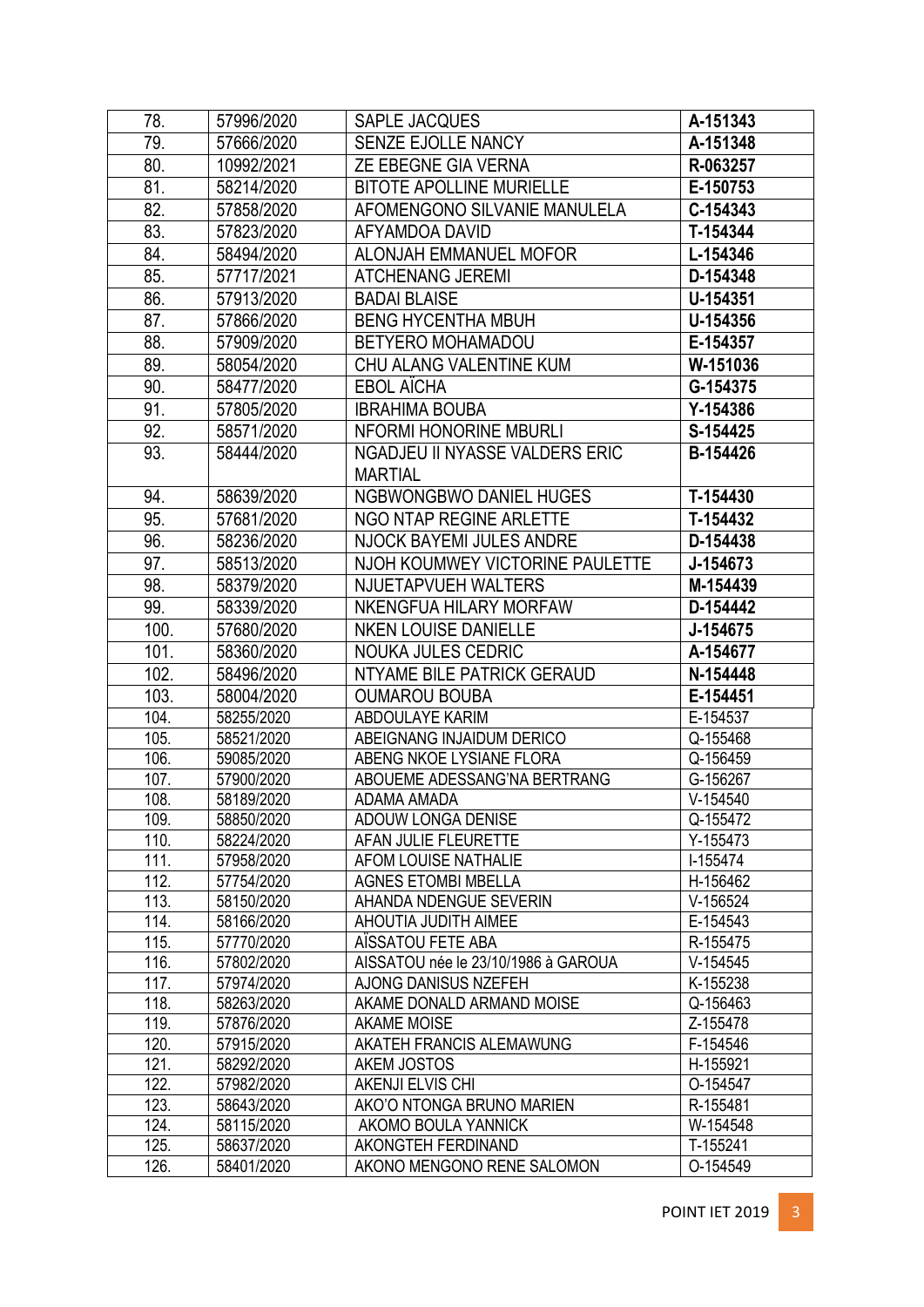| 127. | 57749/2020 | AKORM RELISNDIS AKWET epse WAINZI    | M-154709   |
|------|------------|--------------------------------------|------------|
| 128. | 58602/2020 | AKOUDOU NAM MAURICE                  | M-155400   |
| 129. | 58302/2020 | AKUSUMBOM GERMAINE                   | Y-156464   |
| 130. | 58655/2020 | ALANG NZOAB GUSTAVE                  | L-155242   |
| 131. | 57766/2020 | <b>ALING EDWIGE</b>                  | C-155244   |
| 132. | 58049/2020 | AMABEL PENGHA SAMA                   | X-154740   |
| 133. | 57736/2020 | <b>AMANA GISELE</b>                  | I-156465   |
| 134. | 57684/2020 | AMELINE DAMBAYA                      | T-155245   |
| 135. | 57794/2020 | AMENDA MICHELINE                     | A-155483   |
| 136. | 58008/2020 | AMINA ABBA KACHI                     | R-156466   |
| 137. | 57925/2020 | AMOUGOU ABA'A LEONNELLE CEDRIGUE     | M-155761   |
| 138. | 57704/2020 | ANADI DAWAY NATHALIE                 | H-154744   |
| 139. | 58064/2020 | ANGONEMANA FRANCYNE FRIDE            | Z-156467   |
| 140. | 57854/2020 | APEM RITA TATIANA                    | R-156468   |
| 141. | 57700/2020 | <b>ASMAOU BOUBA</b>                  | H-154749   |
| 142. | 58202/2020 | <b>ASSOMO NKEME MARLISE</b>          | F-154552   |
| 143. | 58087/2020 | ASTA LOUISE DIEUDONEDORT             | A-155488   |
| 144. | 58097/2020 | ATANGANA ANDRE THOMAS D'AQUIN        | Z-156469   |
| 145. | 33401/2021 | ATCHOM TCHOS CHRISTELLE              | I-155929   |
| 146. | 58342/2020 | AVELE JACQUES DE MOLAY               | W-154554   |
| 147. | 58013/2020 | AWOMO REMY MAGLOIRE                  | I-156471   |
| 148. | 58179/2020 | AWOUNTSA JOSEPH                      | G-154555   |
| 149. | 57965/2020 | <b>AYISSI MARIE NICOLE</b>           | X-154557   |
| 150. | 57748/2020 | AZOUMI SOUMIATOU                     | X-154559   |
| 151. | 57975/2020 | <b>BADAWE LAKREO SAMUEL</b>          | X-154560   |
| 152. | 58475/2020 | <b>BANLA CLARIS YILA</b>             | P-154562   |
| 153. | 58431/2020 | <b>BASSORO OUMAROU</b>               | J-155495   |
| 154. | 58241/2020 | BEDJEME CLEROSE STEPHANIE            | E-155442   |
| 155. | 58244/2020 | BELINGA PIRRETTE PRUDENCE            | X156272    |
| 156. | 58429/2020 | <b>BELL BERY WILFRIED</b>            | X-154563   |
| 157. | 58066/2020 | <b>BERRA ELISE LAURE</b>             | $V-155443$ |
| 158. | 58505/2020 | BESONGAKU KESEL MBENG                | M-155498   |
| 159. | 58209/2020 | BESSOLO FRANCOISE CARYSE             | A-154769   |
| 160. | 58341/2020 | BEYALA MINLA BORIS STEPHANE          | M-156478   |
| 161. | 57822/2020 | <b>BIBOUM FRANCOIS</b>               | N155260    |
| 162. | 58144/2020 | <b>BIENVENUE SYNCLAIR SILIENOU</b>   | J-155765   |
| 163. | 57761/2020 | <b>BIHINA MENGUE MARTINE ROSETTE</b> | S-155502   |
| 164. | 58545/2020 | <b>BIKA MBANG JEAN</b>               | A-155938   |
| 165. | 58228/2020 | <b>BILENG JEAN HERVE</b>             | H-154464   |
| 166. | 58258/2020 | <b>BILOA ANTOINETTE</b>              | $V-155261$ |
| 167. | 58157/2020 | <b>BILOA SABINE IRENE</b>            | E-155444   |
| 168. | 57969/2020 | <b>BITOM NADEGE CATHY</b>            | Q-154565   |
| 169. | 57739/2020 | <b>BITOTO ETOM YANNICK</b>           | K-154781   |
| 170. | 58052/2020 | <b>BIWONI OTABELA PIERRETTE</b>      | E-155262   |
| 171. | 58114/2020 | <b>BLANDINE SEWOYEBAA</b>            | Y-154566   |
| 172. | 58110/2020 | <b>BOUBA VENCESLAS</b>               | A-156480   |
| 173. | 57984/2020 | CHE LUCY LUM                         | N-155445   |
| 174. | 58438/2020 | <b>CHIMTUM FELIX WIRNGO</b>          | J-156481   |
| 175. | 58473/2020 | <b>CHOUNNA ADELINE</b>               | K-155508   |
| 176. | 57751/2020 | <b>DAMA VINCENT</b>                  | L-155512   |
| 177. | 58410/2020 | DAOUSSA DAVID                        | Z-154575   |
| 178. | 58633/2020 | DAWAI DJAKE BAIMA                    | L-154797   |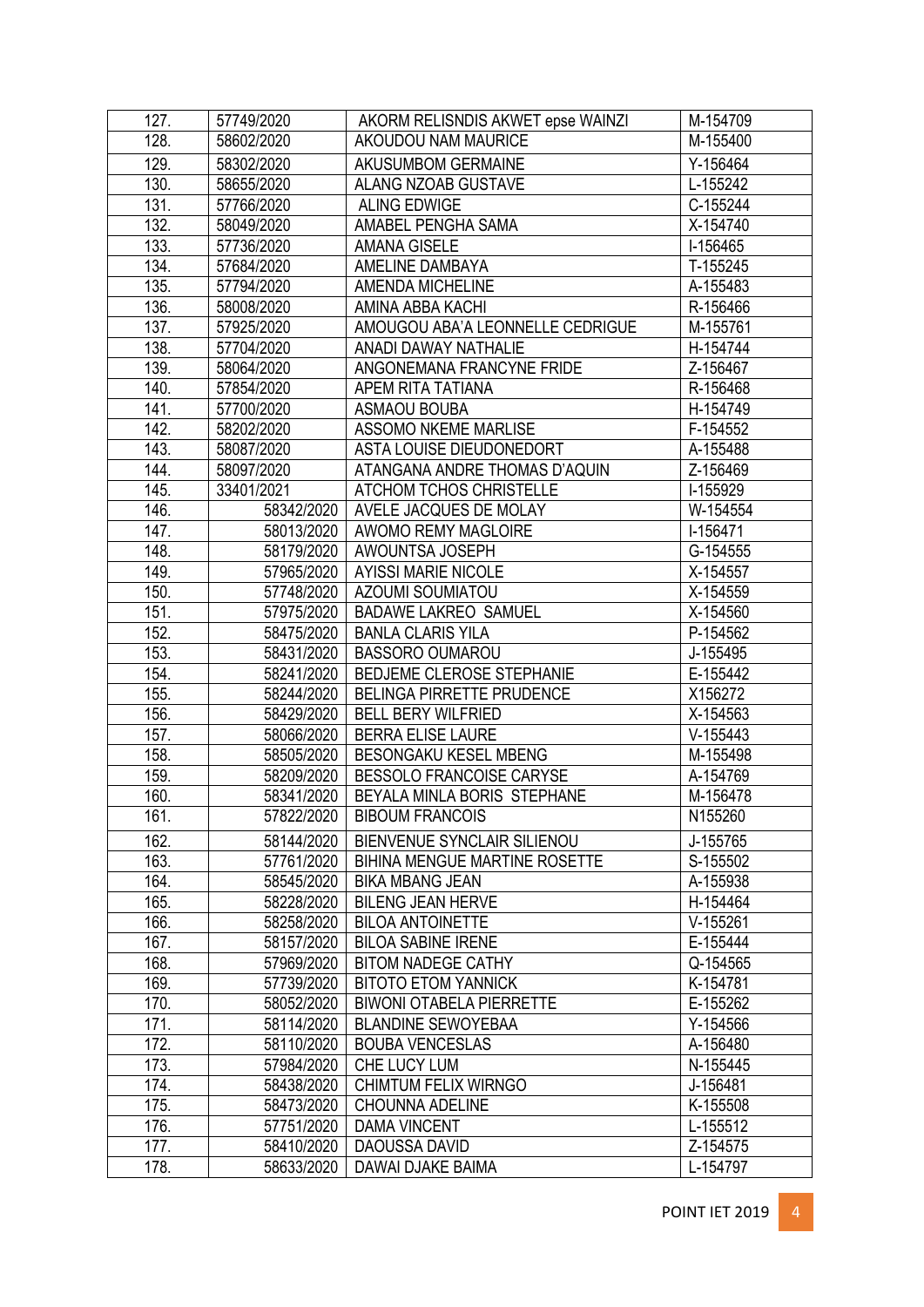| 179. | 58240/2020 | DIAYONG TAMAFO DUPLEX                | M-156485   |
|------|------------|--------------------------------------|------------|
| 180. | 58125/2020 | <b>DIDJATOU CELINE</b>               | U-154801   |
| 181. | 58205/2020 | <b>DINAMOU SERGE</b>                 | I-154578   |
| 182. | 58060/2020 | <b>DJAKO ADELINE</b>                 | R-154580   |
| 183. | 58065/2020 | <b>DJEDOU OUMAROU BLAISE</b>         | Z-154581   |
| 184. | 57901/2020 | DJENE MISSONGUI LAURE                | L-155517   |
| 185. | 58183/2020 | <b>DJONE ALEXANDRE</b>               | F-155271   |
| 186. | 58186/2020 | DJOUKAM ALEX ARMAND                  | M-156487   |
| 187. | 58424/2020 | <b>DJOUMBA DELOR ROSE</b>            | M154584    |
| 188. | 58090/2020 | DONFACK FOUEGO JOSEPH                | $V-154810$ |
| 189. | 57991/2020 | DOUDOU ODETTE ZOUA                   | T-155518   |
| 190. | 57946/2020 | <b>DOUKONA RAPHAEL</b>               | M-154588   |
| 191. | 58218/2020 | <b>DOUNG MBANG JULIO</b>             | B-155951   |
| 192. | 58375/2020 | <b>DOURICHI TERRI</b>                | M-156491   |
| 193. | 58472/2020 | <b>EBALE ANDRE</b>                   | D-155519   |
| 194. | 57734/2020 | <b>EBONGUE TOTO LYDIENNE</b>         | A-154591   |
| 195. | 57954/2020 | EBONSONG JULIANA FORTABONG           | J-154592   |
| 196. | 57898/2020 | EDIMA EMILIENNE ANGELE PATRICIA      | U-155522   |
| 197. | 57753/2020 | EDOUKA NGOLA GUEBRILE                | O-154819   |
| 198. | 58089/2020 | EDWIGE INGRID KEEDI AMAMANG          | X-155278   |
| 199. | 58492/2020 | EFOE NDJIE JEREMIE                   | G-155280   |
| 200. | 58200/2020 | <b>EJABE EJABE MARCEL</b>            | J-154594   |
| 201. | 58543/2020 | EKANI NKOA JEAN MARIE                | X-155281   |
| 202. | 58185/2020 | <b>EKOLLE CECILIA ENOW</b>           | G-155282   |
| 203. | 58442/2020 | EKOSSONO ZE IRENE                    | P-155283   |
| 204. | 57906/2020 | <b>ELONG SEVERIN</b>                 | A-154598   |
| 205. | 57907/2020 | ELOUNDOU MARIE JOSEPH DESIRE         | J-154599   |
| 206. | 58606/2020 | <b>EMMERENCIA TEH</b>                | K-156495   |
| 207. | 57826/2020 | ENESSIKEN BIBAYA WILLIANE            | X-154829   |
| 208. | 58482/2020 | ENGOLO BELLA epse NYATE MARIE NICOLE | K-154600   |
| 209. | 58632/2020 | <b>ENGWARI TIKUM LEONTINE</b>        | X-154830   |
| 210. | 58607/2020 | EPOH KOUNDOU JEANINE                 | H-155285   |
| 211. | 57777/2020 | ESSAMA MESSINA MARIE LOUISE          | S-154601   |
| 212. | 57995/2020 | <b>ESSIANE RAOUL ARISTIDE</b>        | K-154602   |
| 213. | 58138/2020 | <b>ESSOH MISSOCK JULES STEPHANE</b>  | B-154604   |
| 214. | 58212/2020 | <b>ESSOME MBAH DIEUNEDORT</b>        | Q-155286   |
| 215. | 58519/2020 | ETIZOK EWOUKEM BERLIN                | G-155288   |
| 216. | 58318/2020 | <b>EYABI ERIC BERNARD</b>            | E-155532   |
| 217. | 57902/2020 | EYEBE JEAN PAUL                      | X-150865   |
| 218. | 58347/2020 | FANDJAN SEVERIN DIEUNEDORT           | Y-155290   |
| 219. | 57832/2020 | <b>FANEMAN AMELIE ASTRIDE</b>        | H-155291   |
| 220. | 57692/2020 | FARAI BAMDIRAM BERNADETTE            | K-154607   |
| 221. | 58414/2020 | FEULEFACK CHANCELIN DANIEL           | L-156501   |
| 222. | 57881/2020 | <b>FOLEU SORETTE</b>                 | S-154608   |
| 223. | 19656/2021 | <b>FOMEKONG DERICK WILDE</b>         | L-156503   |
| 224. | 58035/2020 | FOMENA DEMANOU CHREMENCE             | U-155538   |
|      |            | <b>CONSTANTINE</b>                   |            |
| 225. | 58182/2020 | FONJENACHOP CLEMETINE NGEFAC         | I-155294   |
| 226. | 58095/2020 | FONJI DESMOND DUEH                   | J-154853   |
| 227. | 58845/2020 | FONLON CATHERINE NSUNGNINE           | T-156506   |
| 228. | 58199/2020 | FOTCHOU KOUDJOU NINA MIGAELLE        | C-154609   |
| 229. | 58142/2020 | <b>FOULEFACK SABINE</b>              | Z-155296   |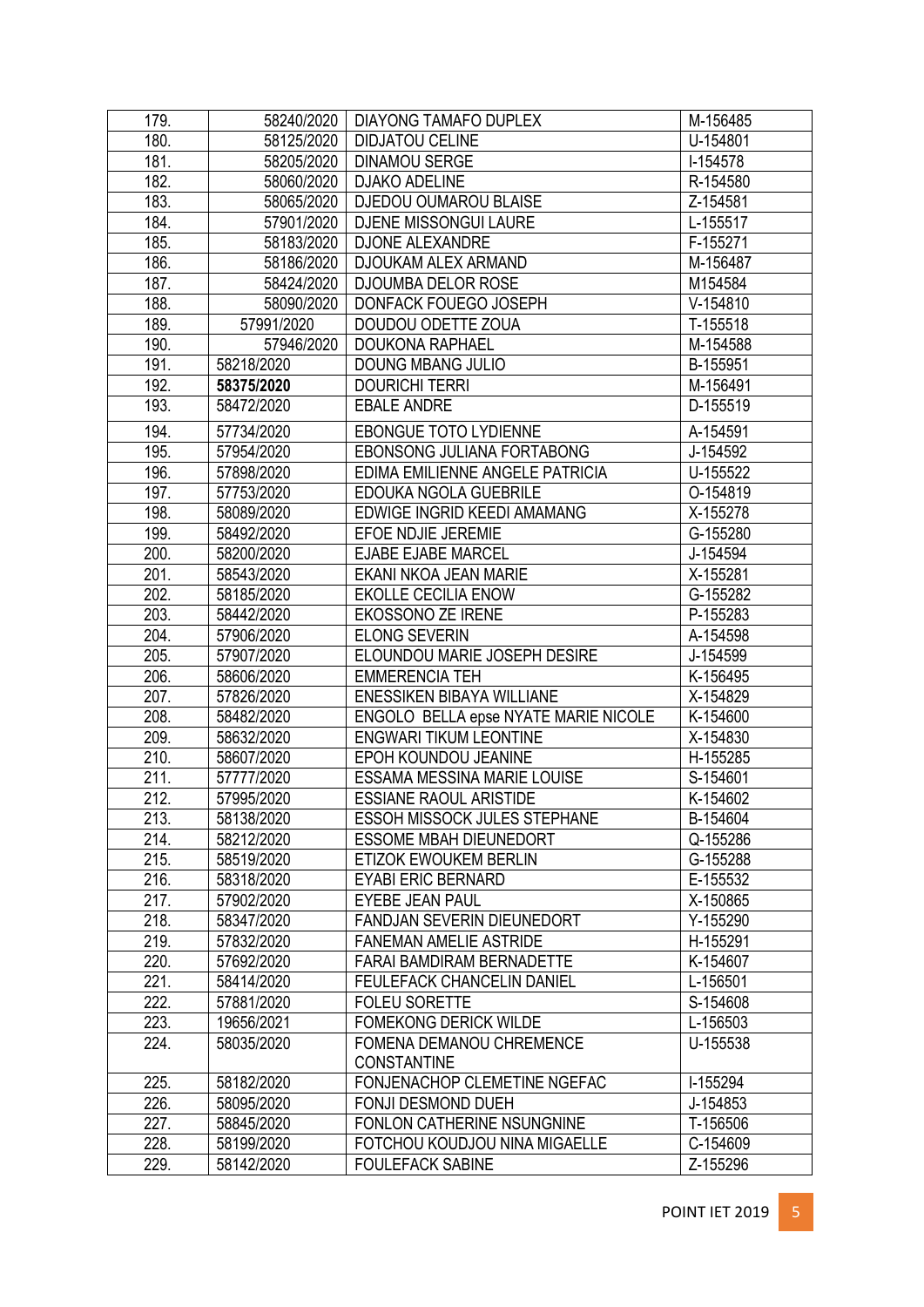| 230. | 58285/2020  | <b>FRINI CHRISTINE</b>                   | W-155545     |
|------|-------------|------------------------------------------|--------------|
| 231. | 58551/2020  | FUAYAGEM ROBERT-LOUIS .A                 | T-154610     |
| 232. | 57890/2020  | <b>GAINSSOM TCHUMTCHOUA LINDA LEONIE</b> | R-155297     |
| 233. | 58412/2020  | <b>GAMUH DORIS SABA</b>                  | A-154861     |
| 234. | 58361/2020  | <b>GARBA SEVERIN</b>                     | I-155299     |
| 235. | 58028/2020  | <b>GNINTEDEM TEUFO VIVIEN</b>            | T-154612     |
| 236. | 57992/2020  | <b>GOUFACK DIANE CARINE</b>              | S-156584     |
| 237. | 58047/2020  | <b>GUILANGOUE BENJAMIN</b>               | G-154381     |
| 238. | 58411/2020  | GUISSELE FOUDA BIENVENU                  | Z-155301     |
| 239. | 57914/2020  | <b>HACHIKET ABIBA</b>                    | T-154614     |
| 240. | 59094/2020  | HAMADOU OUMAROU                          | A-155302     |
| 241. | 34778/2021  | HAMADOU SAIDOU                           | X-156632     |
| 242. | 34250/2021  | HAMZA AHMADOU                            | U-156513     |
| 243. | 58370/2020  | HAPSATOU OUMAROU                         | X-154383     |
| 244. | 58844/2020  | <b>HILDA NGUM</b>                        | Q-154385     |
| 245. | 57763/2020  | <b>HIRDAM IRASSOU YVES</b>               | J-155303     |
| 246. | 58382/2020  | HOMO HOMO ARISTIDE AUBIN                 | L-154616     |
| 247. | 57799/2020  | <b>HOUMA ROSE DJIDA</b>                  | J-155305     |
| 248. | 58146/2020  | <b>IYEA OLIVIA</b>                       | T-154617     |
| 249. | 58363/2020  | <b>JOUEGO MBOPDA VALERIE</b>             | H-154389     |
| 250. | 58380/2020  | <b>JUMANGONG LINUS KELONGBUIN</b>        | <b>SDPNF</b> |
| 251. | 58178/2020  | <b>KAIMO ABEL</b>                        | A-155307     |
| 252. | 57671/2020  | <b>KALDA ALBERT</b>                      | $V-150941$   |
| 253. | 58036/2020  | KAMGANG NOANJA ALAIN DELON               | M-155308     |
| 254. | 58548/2020  | KAMWA SIJO SYLVAIN                       | M-154619     |
| 255. | 58158/2020  | KANOUKOU CHRISTIANNE NADEGE              | A-155309     |
| 256. | 58511/2020  | <b>KARI CHRISTIAN MUMU</b>               | U-154621     |
| 257. | 57838/2020  | KAYAN ROLAND CASIMIR                     | D-154622     |
| 258. | 58345/2020  | <b>KEDZE CLOVIS FANG</b>                 | D-155974     |
| 259. | 58172/2020  | KENNE GOUYO LAURINE                      | B-154877     |
| 260. | 58104/2020  | KEPFEU SEUNOU MIREILLE LAURELLE          | O-155448     |
| 261. | 58478/2020  | <b>KIA EDITH KUMI</b>                    | M-155315     |
| 262. | 58605/2020  | KINKO VALENTINE                          | H-155555     |
| 263. | 58269/2020  | <b>KOE ANDRE ELVIS</b>                   | Q-155556     |
| 264. | 57912/2020  | KOMBI ESSONDJO PAULINE                   | M-154625     |
| 265. | 57827/2020  | KOMBO DJEBE SANDRINE                     | U-154626     |
| 266. | 59145/2020  | KOUBOUBE SOUGNA GABINE                   | Y-155560     |
| 267. | 58139/2020  | KOULEU ALVINE JOELLE                     | H-155561     |
|      |             |                                          |              |
| 268. | 58260/2020  | KUEPUEME PEMPEME DANIEL                  | A-155318     |
| 269. | 58335/2020  | KUIMI FALEU VALERY                       | Y-155563     |
| 270. | 58149/2020  | KUISSU IDA ODETTE                        | J-155319     |
| 271. | 58150/2020  | KUMA VICTORINE AKIAMBOM                  | $V-156524$   |
| 272. | 57672/2020  | KWAGNOU NZOUNTAP HUGUETTE                | T-154881     |
| 273. | 57850/2020  | KWANDE CHANTAL FAKUHNYI                  | I-155564     |
| 274. | 58495/2020  | <b>LABAN CHRISTABEL CHING</b>            | N-154628     |
| 275. | 58303/2020  | <b>LAYA BLIOSE</b>                       | $V-154630$   |
| 276. | 58596/2020  | LEYSI ERIC CHONGWAN                      | E-154631     |
| 277. | 58331/2020  | <b>LINARDI HARA SERGE</b>                | V-154632     |
| 278. | 58034/22020 | LINJOUOM MOUNPOU ISSIAKA                 | N-156526     |
| 279. | 57981/2020  | LOBTE GERALD NDIMONGANG                  | $V-156527$   |
| 280. | 58497/2020  | LONGTSE BELINDAH YIMNAI                  | Z-155568     |
| 281. | 59196/2020  | <b>MABREY FELECITE</b>                   | K-155321     |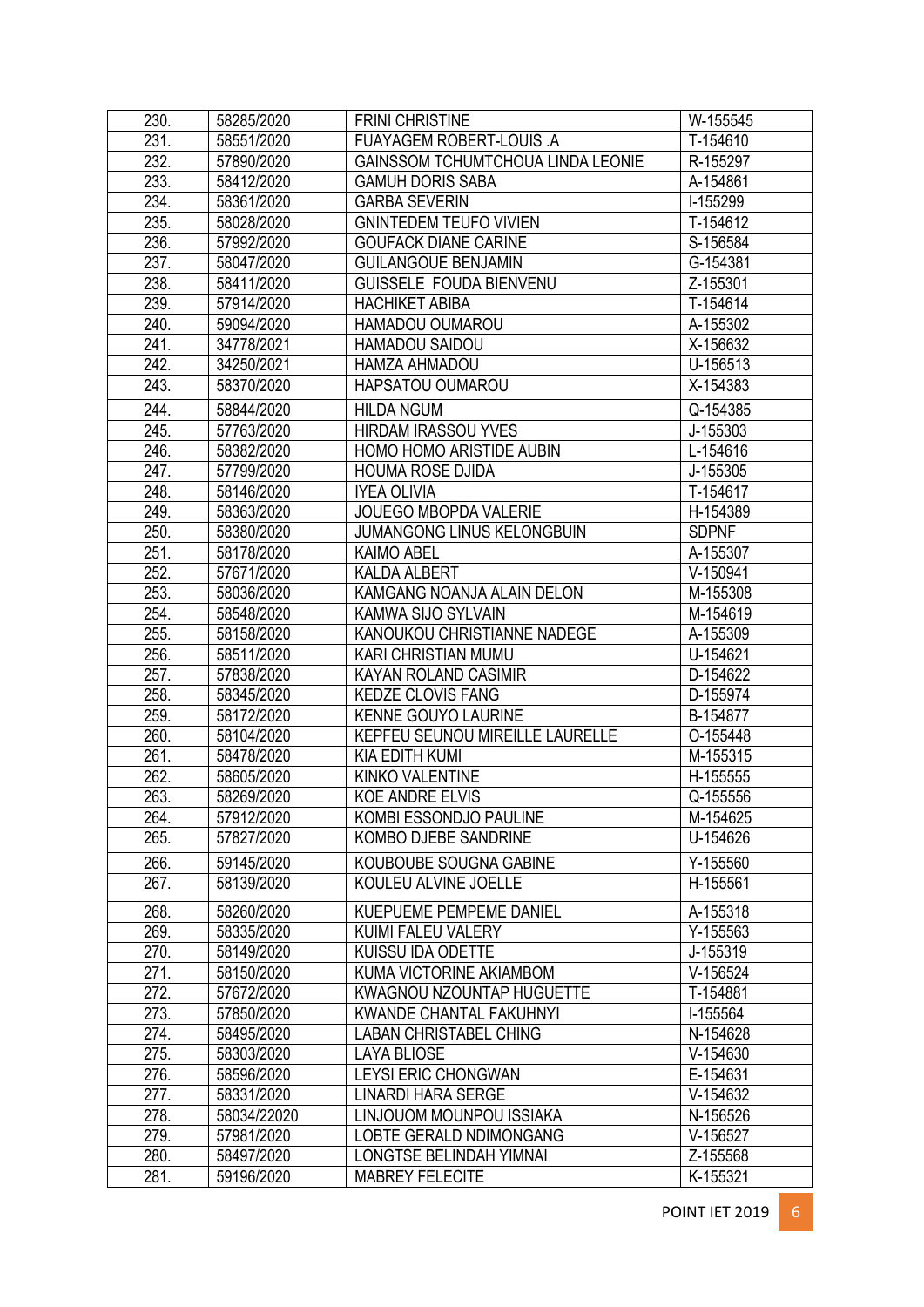| 282. | 58271/2020 | <b>MADI MADI MONGLO</b>            | I-155570 |
|------|------------|------------------------------------|----------|
| 283. | 58594/2020 | <b>MADJI JULIENNE</b>              | R-155571 |
| 284. | 57722/2020 | MAFRE NDENOKA ISABELLE             | F-156528 |
| 285. | 57771/2020 | MAIFEGUE DELPHINE                  | A-154401 |
| 286. | 58164/2020 | MAKADJIO DONGMO DORIMENE           | K-155323 |
| 287. | 57896/2020 | MANABALONGA CHRISTELL GAELLE       | J-155574 |
| 288. | 58502/2020 | <b>MANDENG CHRISTOPHE</b>          | E-154633 |
| 289. | 58274/2020 | <b>MASSINA EVELYNE</b>             | O-154637 |
| 290. | 58575/2020 | MATIKE EKOBE DANIEL PASCAL         | F-156532 |
| 291. | 58616/2020 | <b>MAYANG EMILIENNE</b>            | D-154895 |
| 292. | 58516/2020 | <b>MBA PASCAL HENRI</b>            | K-155774 |
| 293. | 59192/2020 | MBABU MABEL NJUH                   | F-154640 |
| 294. | 58160/2020 | MBADOUET CHRISTELLE BLONDELLE      | W-156533 |
| 295. | 58350/2020 | MBAKA NYAME MAURICE ERVE BIENVENUE | B-155327 |
| 296. | 58056/2020 | <b>MBANG JEANNE BLANDINE</b>       | W-154641 |
| 297. | 57936/2020 | <b>MBANG MARIE DANIELLE</b>        | J-155580 |
| 298. | 58550/2020 | <b>MBAWAT NANA BAUCLAIRE</b>       | V-154902 |
| 299. | 57940/2020 | <b>MBEIBEH KALA NKING</b>          | A-155582 |
| 300. | 58042/2020 | <b>MBELE JOSEPH</b>                | O-156535 |
| 301. | 57710/2020 | <b>MBESSI MARIAMA</b>              | N-154904 |
| 302. | 57817/2020 | <b>MBEUG ETOA CHRISTELLE</b>       | O-154643 |
| 303. | 58000/2020 | MBEZELE LAMBERT ERIC               | F-154906 |
| 304. | 58520/2020 | <b>MBIA DELPHIN MARIE</b>          | W-156536 |
| 305. | 58394/2020 | MBIDA JOSEPH ALEXANDRE             | W-154644 |
| 306. | 58251/2020 | MEBENGUE ENAMA PAUL DAMIEN         | W-155452 |
| 307. | 58558/2020 | MEBOMA MEBOMA ACHILLE              | F-154912 |
| 308. | 58418/2020 | MEDOK BOKE GAYELE STIVEN           | M-155590 |
| 309. | 57740/2020 | MEFFO NAOUSSI SIDOINE LAURE        | O-154913 |
| 310. | 57993/2020 | <b>MEFIRE ADAMOU</b>               | L-155337 |
| 311. | 58174/2020 | <b>MEMONG BENJAMIN</b>             | X-154647 |
| 312. | 57899/2020 | <b>MEMPOUDA MARTHE</b>             | K-155592 |
| 313. | 58243/2020 | MENDENG ETOUNDI LAZARE BIENVENU    | X-156539 |
| 314. | 57762/2020 | MENDOMO ANYOU ODETTE ESTELLE       | F-155453 |
| 315. | 59210/2020 | <b>MENGUE MARIE JOSIANE</b>        | O-155454 |
| 316. | 57689/2020 | MENYE MBARGA JUDITH                | P-154648 |
| 317. | 58437/2020 | MESSINA CAROLE VENANCE             | X-154649 |
| 318. | 57757/2020 | METSA NIQUESE CYRILLE              | L-155600 |
| 319. | 58204/2020 | <b>MEYO PAULINE VANESSA</b>        | X-154650 |
| 320. | 58323/2020 | MINKOH KAMBE ALICE MIRABELLE       | J-154411 |
| 321. | 58234/2020 | MINKOULOU MBOZO'O ANDREE THEORINE  | X-156542 |
|      |            |                                    |          |
| 322. | 58665/2020 | <b>MINTYA MARTIN PATRICK</b>       | G-154651 |
| 323. | 58561/2020 | <b>MOFEN OUSMANOU</b>              | M-154412 |
| 324. | 58425/2020 | MOHAMADOU SAIDOU                   | P-154652 |
| 325. | 58272/2020 | MONGBET NJOYA WOUOYOUCHAOU         | G-156643 |
| 326. | 58025/2020 | MOTCHEYO SIMO GILLES BERTRAND      | H-154654 |
| 327. | 58180/2020 | <b>MOTIA VIVIAN ITUA</b>           | G-155456 |
| 328. | 58512/2020 | <b>MOUDIO NTSAGO PLUTON</b>        | S-155777 |
| 329. | 57738/2020 | MOUEKA MARIE JEANNE                | Y-154928 |
| 330. | 57808/2020 | MOURINE WAMBAN MOBIT               | L-155607 |
| 331. | 58151/2020 | MOUSSANGA MANDENGUE LUTHER         | E-155348 |
| 332. | 58371/2020 | <b>MOUTONI BRICE ROSTAND</b>       | N-155350 |
|      |            |                                    |          |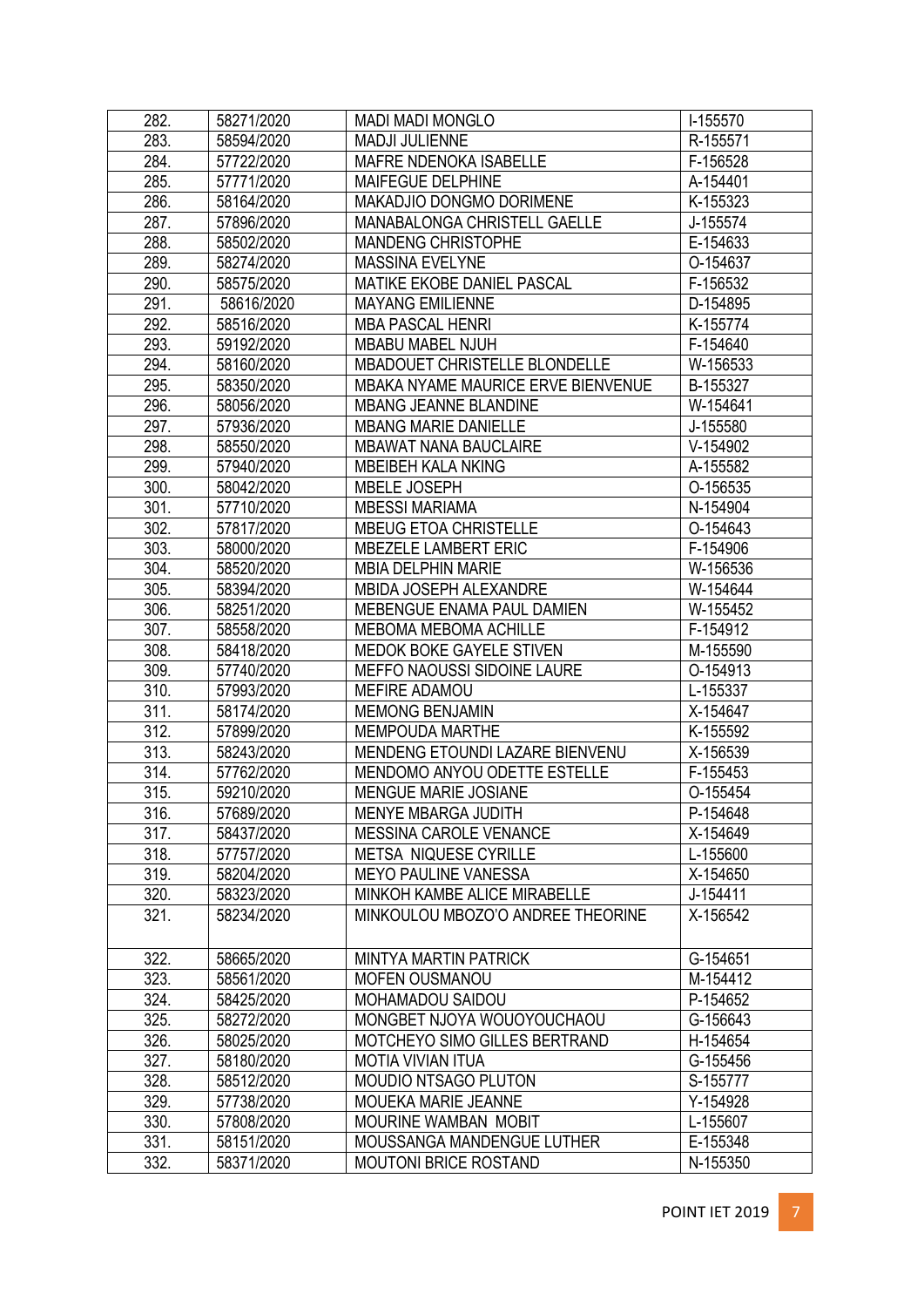| 333.               | 58032/2020 | <b>MPEND NZOA BORIS</b>           | T-155608   |
|--------------------|------------|-----------------------------------|------------|
| 334.4              | 58566/2020 | MPONGO NANG CARINE SALOME         | U-155610   |
| 335.               | 59080/2020 | <b>MPOT NGOK FLORENCE</b>         | A-154415   |
| 336.               | 58043/2020 | MUGHE STEPHANE ZEGHE              | M-155611   |
| 337.               | 58356/2020 | <b>MVONDO NKOA PASCAL</b>         | Q-154655   |
| 338.               | 58148/2020 | MVONGO MVONGO NANCY               | X-156545   |
| 339.               | 57759/2020 | NAKAWA KONI MATHILDE DAUREL       | Y-154658   |
| 340.               | 58507/2020 | <b>NDANG YVES CELAIN</b>          | H-156546   |
| 341.               | 58194/2020 | <b>NDEDY CARIS FLORENCE</b>       | $V-155356$ |
| 342.               | 58661/2020 | NDEGUE OWONO PAUL PARFAIT         | F-155357   |
| 343.               | 59204/2020 | NDEH MAUREEN NANGAH               | M-154854   |
| 344.               | 58246/2020 | <b>NDEHEU SAMUEL</b>              | P-155457   |
| 345.               | 57878/2020 | NDI CLETON AMBE                   | A-154949   |
| 346.               | 58413/2020 | NDICHA JUNIOR NKWEMBO             | M-154419   |
| 347.               | 58170/2020 | <b>NDIKIMAN BEATRICE</b>          | W-155360   |
| 348.               | 58549/2020 | NDJANA NICOLAS ROMUALD JOSEPH     | F-155361   |
| 349.               | 59181/2020 | NDJOULI ASSOKE JOSEPHINE          | N-155619   |
| 350.               | 58428/2020 | NDOMBANG SONINGA SOCRATE          | N-155620   |
| 351.               | 58367/2020 | NDOMO PAULIN ANGELIN              | F-155363   |
| 352.               | 58600/2020 | NDONGO ALAIN DIEUDONNE            | O-155364   |
| 353.               | 58468/2020 | NDOUMBE ELLONG DAVID              | G-156002   |
| 354.               | 57945/2020 | NDOUYOU ZENABOU                   | H-154660   |
| 355.               | 57813/2020 | NDZENGUE MARIE FIDELIE            | Y-156548   |
| 356.               | 59201/2020 | <b>NDZIE DENISE SYLVIE</b>        | Q-156549   |
| $\overline{357}$ . | 58399/2020 | NEBA BELINDA NGUM                 | M-154957   |
| 358.               | 58264/2020 | NEGUELAO SADOK                    | Q-154661   |
| 359.               | 58358/2020 | NEMBU CYRIL NEMBO                 | P-155369   |
| 360.               | 58465/2020 | <b>NEWA SIMO EDWIGE NOEL</b>      | M-154440   |
| 361.               | 58463/2020 | NEZOU-NDA MARCELINE               | G-155370   |
| 362.               | 57872/2020 | NFONE NKANDEM MARIE ESTELLE       | X-155371   |
| 363.               | 58153/2020 | NGALA SHEILA LEMNYUY              | E-155624   |
| 364.               | 58249/2020 | <b>NGALAKAM DANIEL</b>            | G-155372   |
| 365.               | 57941/2020 | NGALOUNA JEHU                     | Z-154665   |
| 366.               | 57755/2020 | <b>NGANDEU SEBASTIEN</b>          | L-155781   |
| 367.               | 58332/2020 | NGANDIMOUN MOUNCHILI JEROME       | P-155373   |
| 368.               | 59194/2020 | NGASSA DJIELE REBECCA             | H-156552   |
| 369.               | 59185/2020 | <b>NGEK ROSE</b>                  | T-155782   |
| 370.               | 58351/2020 | NGNIMOUKA OUMAROU                 | H-155375   |
| 371.               | 58628/2020 | NGO BASSANGANA ANNETTE MARIETTE   | S-154964   |
| 372.               | 58294/2020 | NGO BAYHEL FANNY WONDJA           | W-155630   |
| 373.               | 58162/2020 | NGO BILLONG NICOLE LYDIE          | Q-156008   |
| 374.               | 57720/2020 | NGO LIHAN MIRABELLE               | R-154666   |
| 375.               | 57796/2020 | NGO NDOUGA MARTHE CLARICE         | B-154965   |
| 376.               | 58592/2020 | NGO NGUIMBUS BETINA LILIANE LAURE | I-156555   |
| 377.               | 57691/2020 | NGO NLEND epse NGUY CAROLINE LORD | S-154966   |
| 378.               | 57848/2020 | NGO NOGHA TOUA ANNE MARIE NOEL    | I-154668   |
| 379.               | 58466/2020 | NGO NONOS MARIE CHRISTINE         | Q-155378   |
| 380.               | 57681/2020 | NGO NTAP REGINE ARLETTE           | T-154432   |
| 381.               | 59143/2020 | NGOH NFOMSAC ROMANCE              | Y-155380   |
| 382.               | 57937/2020 | NGON A ABOUEM DANIEL NOEL         | O-155634   |
| 383.               | 57741/2020 | NGONGANG CHULI JUDITHKA           | S-154969   |
| 384.               | 57675/2020 | NGONO ANNE                        | P-155637   |
| 385.               | 59147/2020 | NGONO CLOTILDE CORINE             | H-155381   |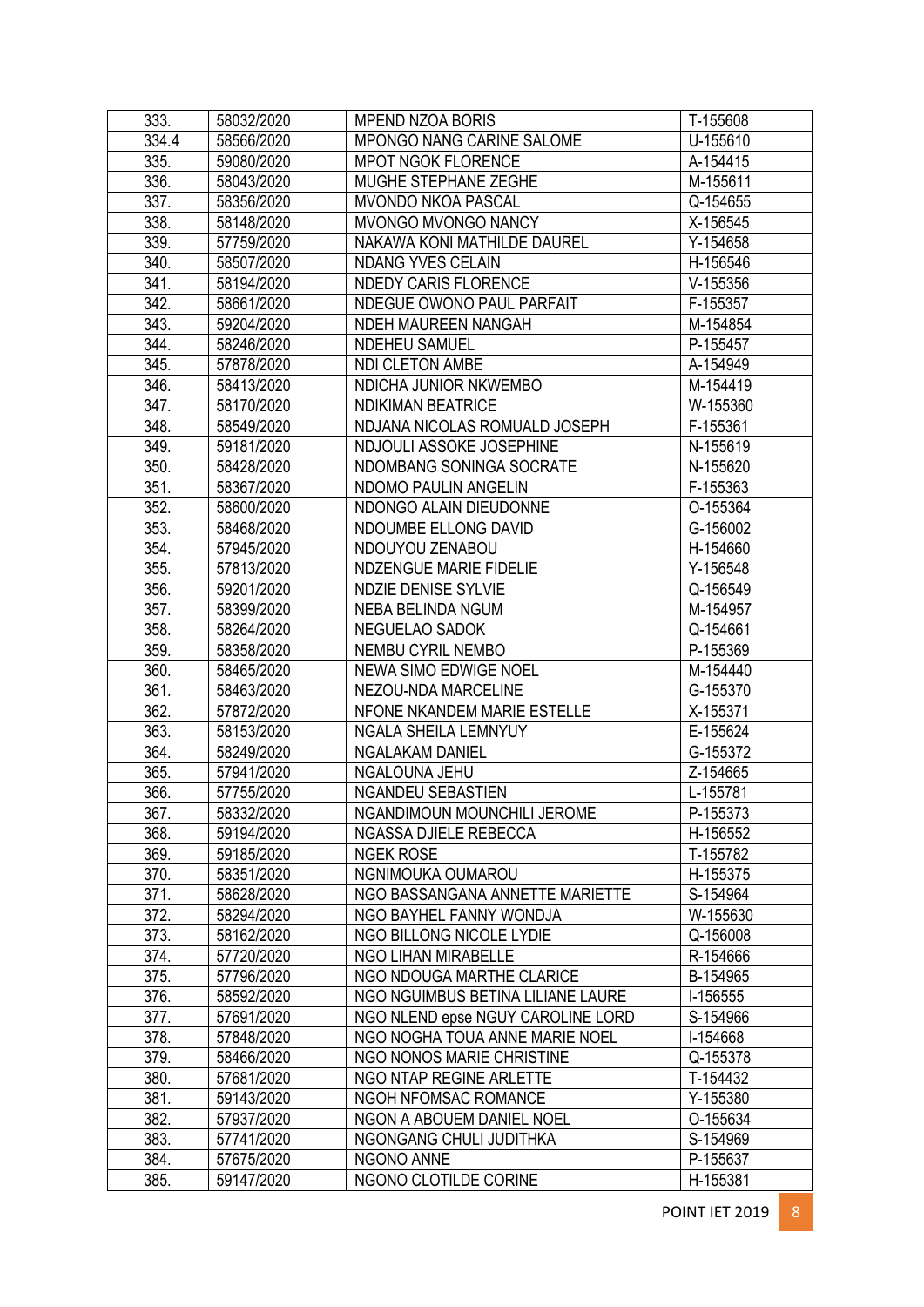| 386.              | 58525/2020               | NGOPPE ENONE CHRISTIAN                 | Q-155382             |
|-------------------|--------------------------|----------------------------------------|----------------------|
| 387.              | 57812/2020               | NGOSSAHA HONORINE HONORINE             | Y-155383             |
| 388.              | 58163/2020               | <b>NGOUEGNI DORIANE</b>                | Z-154669             |
| 389.              | 58614/2020               | NGOUTANE FRANCINE NATHACHA             | I-155384             |
| 390.              | 57891/2020               | NGUEBYA JEAN PIERRE                    | G-155640             |
| 391.              | 58490/2020               | NGUENE JOSEPH MARIE                    | R-155385             |
| 392.              | 58651/2020               | <b>NGWENTEN TITUS CHIN</b>             | R-156558             |
| 393.              | 58133/2020               | NISSOUABE ALEXIS                       | X-155644             |
| 394.              | 58400/2020               | NJINGOU LEVI CALVIN                    | Z-154671             |
| 395.              | 58168/2020               | NJINJIE AJARA                          | A-154672             |
| 396.              | 58158/2021               | NKENGMO YOUMBISSIE GABINE              | R-155387             |
| $\overline{3}97.$ | 58098/2020               | NKOT ERVE NINON                        | I-156561             |
| 398.              | 58467/2020               | NKOUANGUE AKOEBOT ESTELLE STEPHANIE    | Z-155388             |
| 399.              | 58544/2020               | NKOUMOU NGONO JOVIELLE                 | R-156562             |
| 400.              | 57971/2020               | NLEND METZ ROLAND                      | I-155390             |
| 401.              | 57956/2020               | <b>NOMO MARIE NOEL</b>                 | M-154676             |
| 402.              | 59191/2020               | <b>NONO ELVINE</b>                     | A-156564             |
| 403.              | 58471/2020               | NSIMI JACQUELINE LADY                  | Z-155656             |
| 404.              | 58337/2020               | NTEJOMGNIGNI SOULEMANOU                | $V-154996$           |
| 405.              | 58659/2020               | <b>NTI-FUH MICHAEL</b>                 | G-155460             |
| 406.              | 58261/2020               | NYANGON MARTIN DIDIER                  | M-155395             |
| 407.              | 58384/2020               | NYANZIN EPEE PLACIDE YOLANDE           | M-155397             |
| 408.              | 57921/2020               | NYINANG MARIE FRANCINE                 | I-155659             |
| 409.              | 58155/2020               | <b>NZIE BRIKISSOU</b>                  | A-155398             |
| 410.              | 57790/2020               | NZOTUIE NJOYA MIRABELLE CLARICE        | M-154680             |
| 411.              | 58259/2020               | O-OH ROGER DOCTA DOCTA                 | A-156569             |
| 412.              | 57742/2020               | OBIDA BILEGUE JEAN DEPAUL RENAUD       | A-154681             |
| 413.              | 57834/2020               | OBONO ONDOBO NOEL LARISSA              | M-155399             |
| 414.              | 58130/2020               | <b>OJONG VICTORINE ETA</b>             | X-155461             |
| 415.              | 58602/2020               | OKOUDOU NAM MAURICE                    | M-155400             |
| 416.              | 57831/2020               | <b>OMPONG MEBEK DENISE</b>             | W-155004             |
| 417.              | 58526/2020               | ONANA INNOCENT BEAUJOLI                | J-154682             |
| 418.              | 58131/2020               | ONANA KOUNGOU JOSEPH PAVEL             | M-156568             |
| 419.              | 58528/2020               | ONANA NADINE CHRISTINE                 | M-154683             |
| 420.              | 58048/2020               | ONDOBO ATANGANA VITALIS                | J-154684             |
| 421.              | 58140/2020               | ONGOBELENG SIDONIE                     | P-155463             |
| 422.              | 58625/2020               | ORANG NKONGHO ROPHINA EBOT             | X-155009             |
| 423.              | 58553/2020               | OSSAMBI NGOUNTE DEVASKI                | X-155010             |
| 424.              | 57821/2020               | OTOTONG AKOA VALERY                    | M-154685             |
| 425.              | 58181/2020               | OWONA FRANCOIS TIERY                   | J-155664             |
| 426.              | 57782/2020               | PABOUDEM NJOYA NICAISE LAURE           | A-154686             |
| 427.              | 58278/2020               | PAGOUO ABEL                            | M-154687             |
| 428.              | 58481/2020               | PASCALINE YEMBE KUNCHU                 | $V-154455$           |
| 429.              | 57962/2020               | PENN VALENTINE ASOBO                   | M-156572             |
| 430.              | 58135/2020               | POKAM YADE FRANKLINE                   | J-156574             |
| 431.              | 58636/2020               | POUAMOUN MOHAMED                       | Y-155016             |
| 432.              | 57712/2020               | PUEMO PATRICIA CAROLINE                | M-156575             |
| 433.<br>434.      | 58372/2020<br>58650/2020 | ROLAND ATEH NYAH<br><b>ROLAND KEKA</b> | A-155406<br>B-154690 |
| 435.              | 58198/2020               | <b>SADJO JEAN PIERRE</b>               | K-154691             |
| 436.              | 57682/2020               | SAIDOU GBO'OYA                         | S-154692             |
| 437.              | 58301/2020               | <b>SALI BRUNOT</b>                     | J-156576             |
|                   |                          |                                        |                      |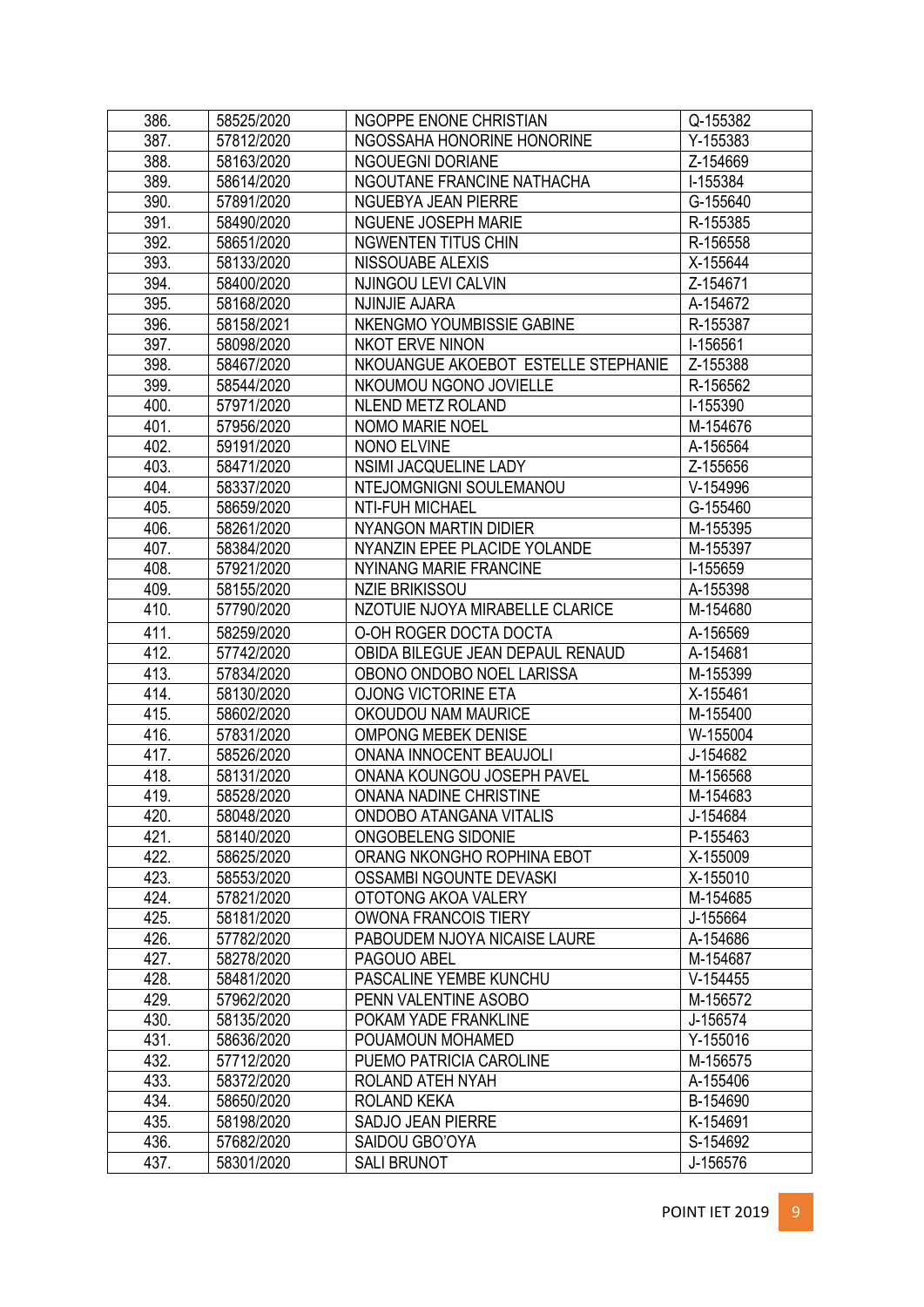| 438. | 58353/2020 | SAMAKI LETINA FRANCK                | A-156578   |
|------|------------|-------------------------------------|------------|
| 439. | 58612/2020 | SAMBA OLOUMOU ANNE MARIELLE         | J-155409   |
| 440. | 57989/2020 | SAWALDA JOSEPH                      | S-155412   |
| 441. | 58398/2020 | SEH MISPAR NGENGE                   | M-155671   |
| 442. | 58171/2020 | SELKIGNEMO BABA MOHAMMADOU          | S-155414   |
| 443. | 58227/2020 | SERMA SERMA MAURINAU                | S-155416   |
| 444. | 57957/2020 | SEYI A MBASSA SIMON                 | B-155417   |
| 445. | 58500/2020 | <b>SLAMBI MIRABEL</b>               | J-155673   |
| 446. | 58395/2020 | SOHTANEKAM FOSSO MAGLOIRE           | L-155420   |
| 447. | 57968/2020 | SOUDOUNNE YANNICK ZOUDANG           | S-154694   |
| 448. | 58552/2020 | <b>SOULE MOUSSA</b>                 | I-155028   |
| 449. | 58208/2020 | SOULEYMANE ABDOULAYE                | B-154695   |
| 450. | 58009/2020 | SOULEYMANE BOUBAKARY                | M155674    |
| 451. | 58078/2020 | SOULEYMANOU                         | S-154696   |
| 452. | 58117/2020 | SUFFO NDEH HERMANN                  | B-154697   |
| 453. | 58613/2020 | SUGHOUAK WAMBE BERNADETTE           | M-156036   |
| 454. | 58268/2020 | <b>TAFOPA NOUMEU FRANCIS CABREL</b> | K-154698   |
| 455. | 58523/2020 | <b>TALLAH GODWILL NDZI</b>          | M-155034   |
| 456. | 58112/2020 | <b>TANEFO NARCISSE</b>              | M-155682   |
| 457. | 58491/2020 | <b>TATA CEVELINE KIMAIH</b>         | K-155682   |
| 458. | 58493/2020 | <b>TATA SOLAINE FELAI</b>           | W-154461   |
| 459. | 58021/2020 | <b>TAWAI SONIA</b>                  | S-155683   |
| 460. | 57752/2020 | TCHATCHOUA TCHATCHOUA HYACEINTE     | L-154701   |
|      |            | <b>LAURE</b>                        |            |
| 461. | 58590/2020 | <b>TCHEWE DJOMBI PRISCA</b>         | A-156037   |
| 462. | 58555/2020 | <b>TCHINDEBE JEAN</b>               | F-154462   |
| 463. | 57980/2020 | <b>TCHONDO MARTINE</b>              | T-155425   |
| 464. | 58476/2020 | TCHOUALA MOUKAM BERTINE AIMEE       | B-155688   |
| 465. | 58123/2020 | TCHOUAWO JINETTE ROLANDE            | T-154702   |
| 466. | 57953/2020 | TCHOUMI PAYANG REINE AUDREY epse    | K-155689   |
|      |            | <b>CHOUMPA</b>                      |            |
| 467. | 58012/2020 | <b>TEMTSA DIRLINE</b>               | L-155691   |
| 468. | 57798/2020 | <b>TENGANG KOUO GEREMIE</b>         | C-154703   |
| 469. | 58362/2020 | TENY NGOMA FRANK IVAN JOUALIQUE     | T-155428   |
| 470. | 58113/2020 | <b>TEWECHE ACHILLE</b>              | T-154704   |
| 471. | 58536/2020 | <b>TEZORE YAZIE JANNETTE</b>        | S-156586   |
| 472. | 58030/2020 | <b>TIAM GAEL</b>                    | S-155054   |
| 473. | 57800/2020 | TOUNGOUA HAKOUA LILIANE FLAURE      | T-155694   |
| 474. | 58851/2020 | <b>VEGILAS MBAH</b>                 | S-156588   |
| 475. | 58022/2020 | <b>VILDAI REVED ROBERT</b>          | C-154705   |
| 476. | 58570/2020 | <b>VOULANYA CHANTALE</b>            | L-155698   |
| 477. | 58210/2020 | <b>WADDILI MANDEL MARIUS</b>        | L-154706   |
| 478. | 57701/2020 | <b>WADIRI ZOUA MOISE</b>            | T-154707   |
| 479. | 58354/2020 | WAMBA SOKENG MARIE HELENE           | M-154710   |
| 480. | 58041/2020 | WANDA NJEUGNA LORETTE               | T-155699   |
| 481. | 57977/2020 | <b>WANDJI ZENANG LUCIENNE</b>       | U-155700   |
| 482. | 57857/2020 | <b>WARI JACQUES</b>                 | D-154712   |
| 483. | 57938/2020 | YAGNYE EMMA                         | U-154713   |
| 484. | 58077/2020 | YAKOUBOU YAGUEYE                    | U-155702   |
| 485. | 58058/2020 | YALDA FLORENCE                      | L-156592   |
| 486. | 58419/2020 | YAMGUET MOUAFON SANDRINE            | L-156594   |
| 487. | 58599/2020 | YANO JACQUELINE                     | $M-155431$ |
| 488. | 58206/2020 | YANOE MBELE JEAN                    | U-155432   |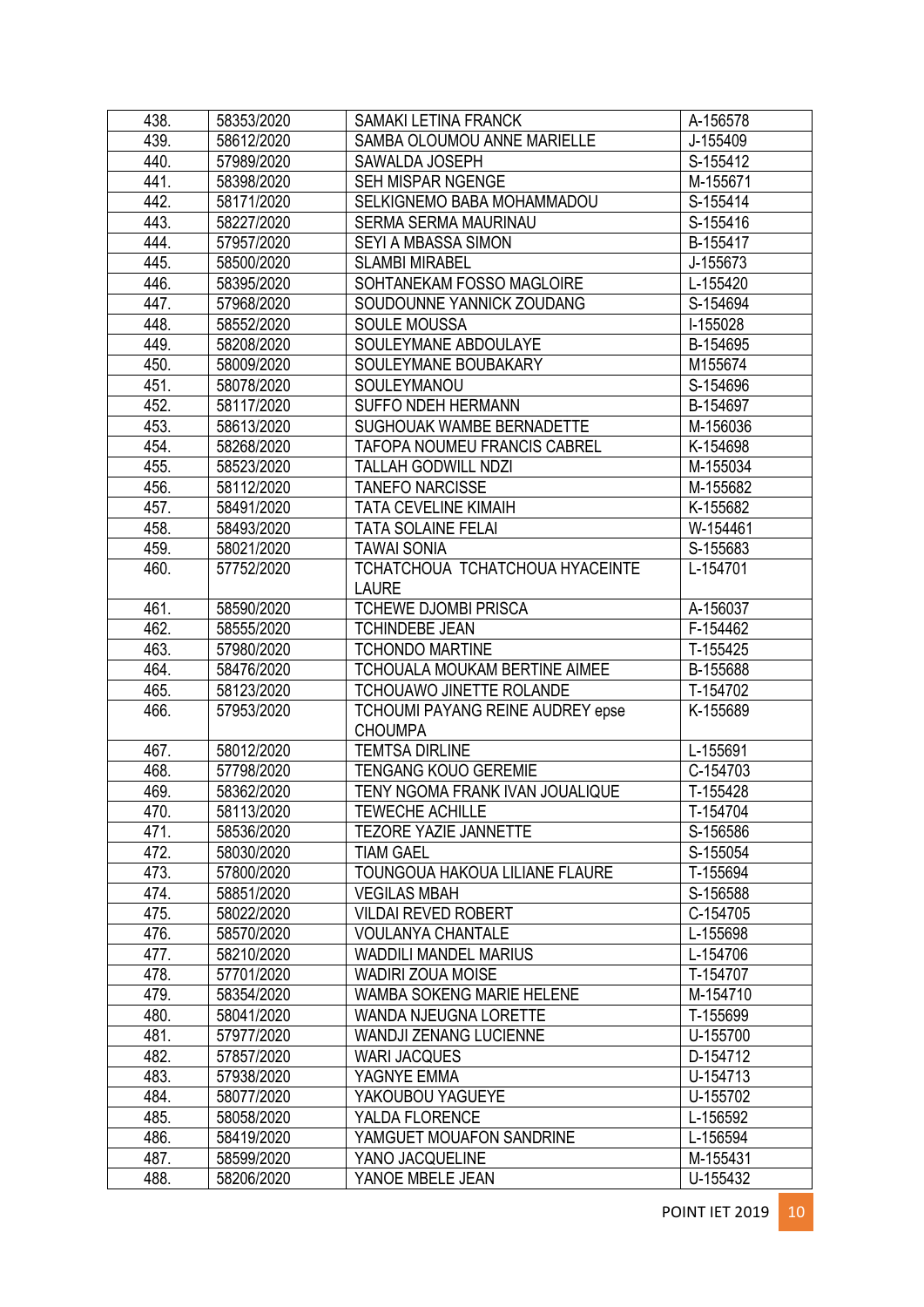| 489.         | 57772/2020               | YANONE VALERIE                             | C-156596             |
|--------------|--------------------------|--------------------------------------------|----------------------|
| 490.         | 58086/2020               | YAOUBA CALIXTE CALIXTE                     | U-155704             |
| 491.         | 58459/2020               | YAOUBA HAMAN                               | D-155705             |
| 492.         | 58307/2020               | YAOUBA MOUIDO SALTI                        | M-155706             |
| 493.         | 57676/2020               | YATSEBRIRE NYAMHE SONIA                    | D-155433             |
| 494.         | 58128/2020               | YEBUIN BRUNEAU CHANGTAT                    | U-155707             |
| 495.         | 58169/2020               | YEMDJI NGOUMGANG JOSIANE                   | U-155707             |
| 496.         | 58067/2020               | YETCHING ALICE                             | E-155709             |
| 497.         | 58037/2020               | YEWA YVES HERVE                            | N-155709             |
| 498.         | 58517/2020               | YONGHABI ELIS KAHFE                        | W-154464             |
| 499.         | 58070/2020               | YOUGOUDA SIMON PIERRE                      | N-155710             |
| 500.         | 57922/2020               | YOUTAH CLAUDETTE                           | $V-155081$           |
| 501.         | 59150/2020               | ZAMDADA BOURDAMSOU RAKLE                   | D-155435             |
| 502.         | 57908/2020               | ZARI GOH JOELLE NINON                      | $V-155083$           |
| 503.         | 58015/2020               | <b>ZEBAI SALI</b>                          | P-154466             |
| 504.         | 58195/2020               | <b>ZEH SALOMON MATHURIN</b>                | C-156598             |
| 505.         | 58499/2020               | ZEUFACK JOSEPH ENGILBERT                   | U-154716             |
| 506.         | 58265/2020               | ZO'O AARON FABRICE                         | E-155714             |
| 507.<br>508. | 57861/2020               | <b>ZOUYA PATIENCE</b><br><b>ZRA THOMAS</b> | E-154717<br>L-156599 |
| 509.         | 58430/2020<br>58052/2020 | <b>BIWONI OTABELA PIERRETTE</b>            | E-155262             |
| 510.         | 42957/2021               | ETOMA EDOU IRENE BLANCHE                   | K-155959             |
| 511.         | 43101/2021               | YAKI CELESTIN                              | B-156672             |
| 512.         | 58435/2020               | ABDOULAYE BODEJO                           | M-156748             |
| 513.         |                          | <b>ACHEK JOSEPH</b>                        | A-156753             |
|              | 58848/2020               |                                            |                      |
| 514.         | 34217/2021               | ADAMOU SOUAIBOU                            | M-156755             |
| 515.         | 58040/2020               | ADEBALENTSA BODIONG ALAIN SERGE            | M-156757             |
| 516.         | 57669/2020               | AISSATOU HAMAN WOUINGADADO                 | U-157683             |
| 517.         | 58304/2020               | AKONO ENGOANG JEAN THIERRY                 | K-156763             |
| 518.         | 58002/2020               | AMOUGOU NGONO JOSEPH ERIC JOEL             | I-157280             |
| 519.         | 57842/2020               | <b>ATEULEM HERVINE CYRINE</b>              | O-157706             |
| 520.         | 57917/2020               | <b>BAINOU QUEEN MEELOM LUTHERINE</b>       | G-157714             |
| 521.         | 58329/2020               | <b>BAKARI DANIEL</b>                       | C-156776             |
| 522.         | 58565/2020               | <b>BAMATANDONA EVELINE</b>                 | T-156777             |
| 523.         | 57988/2020               | <b>BAYAMACK JEAN STEPHANE</b>              | Z-157284             |
| 524.         | 57943/2020               | <b>BIENVENUE MANDJEL</b>                   | R-157733             |
| 525.         | 57942/2020               | <b>BOUBAKARY NAI</b>                       | F157613              |
| 526.         | 57950/2020               | <b>CHIA LEISLEY NGANG</b>                  | $V-157425$           |
| 527.         | 58489/2020               | <b>CHUCHINGNO PROMISE BENIE</b>            | J-157751             |
| 528.         | 57947/2020               | DAHDA SINDA NOELLE                         | N-157427             |
| 529.         | 58434/2020               | DAMBA KAÏGAM CELESTIN                      | N-156792             |
| 530.         | 58248/2020               | <b>DAWAI ANGELE</b>                        | V-156793             |
| 531.         | 58391/2020               | DJABOU NAMEM NICAISE FERODINE              | E-156796             |
| 532.         | 57963/2020               | DJOMNO HERMINE ROSA                        | C-157228             |
| 533.         | 58604/2020               | EBONG EWANDJO MARIE NOEL                   | U-157773             |
| 534.         | 58215/2020               | EFOGA A MOUNYOL YANICK                     | P-156808             |
| 535.         | 58364/2020               | EKANDJOUM ESSOUMAN GEORGES HONORE          | D-157776             |
| 536.         | 57951/2020               | <b>EKOBO JACQUELINE</b>                    | M-156783             |
| 537.         | 57928/2020               | EKOTTO BENGONO LOUISE SERGINE              | E-157780             |
| 538.         | 582532020                | ELOUMBA ANDRIAS SONGOH                     | F-157433             |
|              |                          |                                            |                      |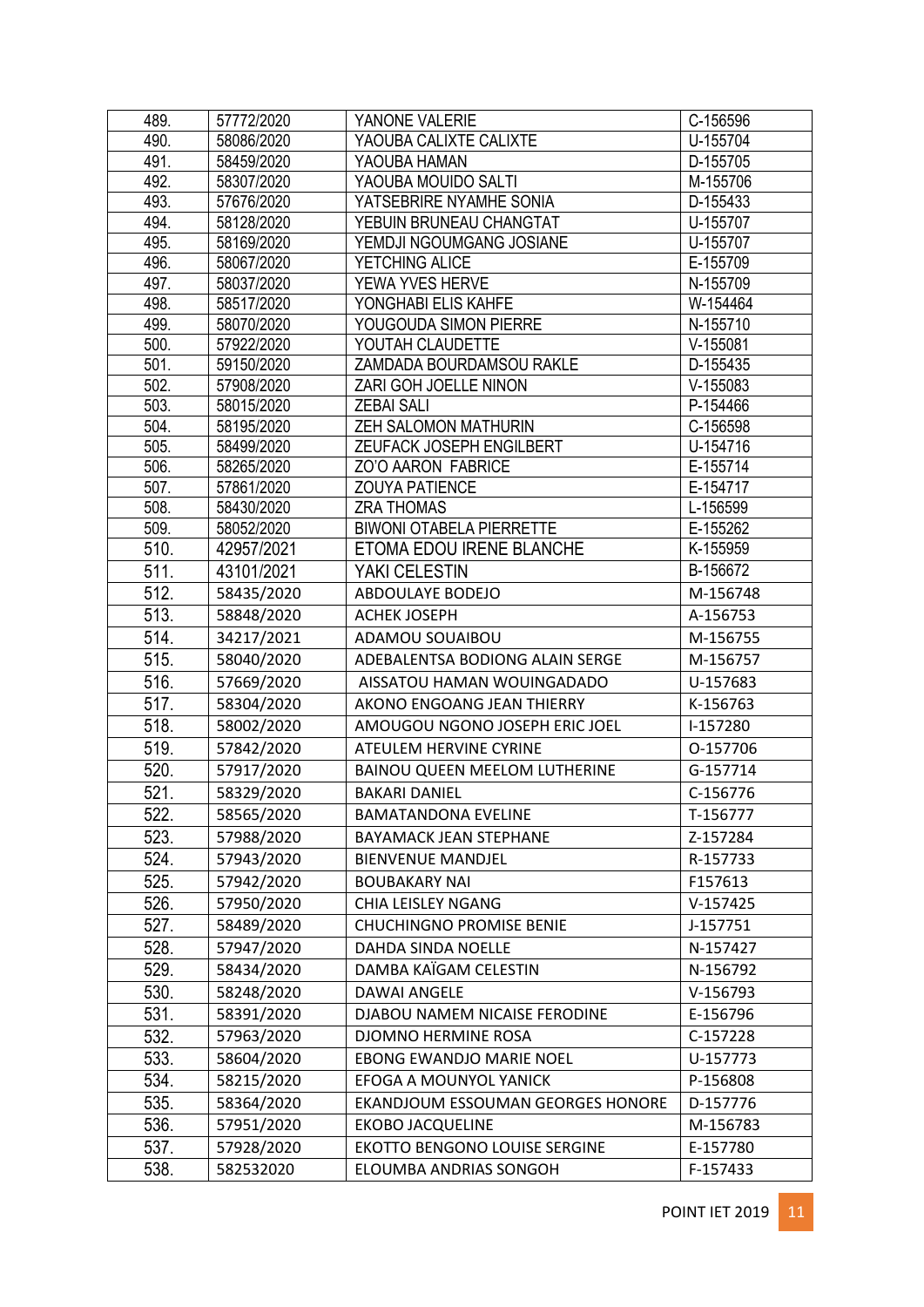| 539. | 58192/2020  | <b>ESSONO FRANCINE GEORGETTE</b> | F-157794 |
|------|-------------|----------------------------------|----------|
| 540. | 59102/2020  | <b>FANTA TODOU ELISABETH</b>     | Q-156819 |
| 541. | 57886/2020  | FASSI KAMGANG EVODIE PRISILE     | H-156820 |
| 542. | 58469/2020  | <b>FATIME ASSANA</b>             | W-157791 |
| 543. | 579585/2020 | FEHKI DINABELLE NDONYI           | P-157620 |
| 544. | 58145/2020  | <b>HABI OUMAR</b>                | Z-156829 |
| 545. | 58634/2020  | HAMADAMA NANA CHARLES            | I-156831 |
| 546. | 58073/2020  | <b>HAMAN PIERRE</b>              | R-156832 |
| 547. | 58619/2020  | HASSANATOU MOUSSA                | Q-157448 |
| 548. | 58184/2020  | HEGBA NLEND ARNAUD               | S-157845 |
| 549. | 57966/2020  | <b>IBRAHIMOU HAYATOU</b>         | L-157314 |
| 550. | 58222/2010  | <b>IDRISSA SOUMAILA</b>          | J-156835 |
| 551. | 57807/2020  | <b>KADIJATOU NENE</b>            | M-156838 |
| 552. | 57673/2020  | <b>KEREPI GERARD</b>             | M-157864 |
| 553. | 58458/2020  | KOAGNE MOLEM SERGES ALAIN        | J-156844 |
| 554. | 58620/2020  | KOUWAGRI ANGELE                  | M-157869 |
| 555. | 57867/2020  | <b>KWEMO RUFILE-CAMILLE</b>      | E-157870 |
| 556. | 58443/2020  | LAMY YELEM FLORENTIN BRICE       | C-157316 |
| 557. | 58593/2020  | MABACDE BOUNBETGA CLAIRE         | V-157874 |
| 558. | 58535/2020  | <b>MAFO SANDRINE</b>             | S-156854 |
| 559. | 58443/2020  | LAMY YELEM FLORENTIN BRICE       | C-157316 |
| 560. | 58593/2020  | MABACDE BOUNBETGA CLAIRE         | V-157874 |
| 561. | 58535/2020  | <b>MAFO SANDRINE</b>             | S-156854 |
| 562. | 58250/2020  | MAGUIETIO FOKAVING SANDRINE      | S-155322 |
| 563. | 58026/2020  | MAHOP BAYIHA REMY GERARD         | B-156857 |
| 564. | 57919/2020  | MAÏFADA BOLDA CHRISTELLE         | T-157317 |
| 565. | 58456/2020  | MBAKOUI DAGOUMGUEI JULIE MICHELE | Y-157900 |
| 566. | 57841/2020  | <b>MBEM NGOTTE BENOIT</b>        | Z-157908 |
| 567. | 58280/2020  | MENYE MENYE JEAN CLAUDE          | J-157925 |
| 568. | 57887/2020  | <b>MFON MAMA</b>                 | F-156889 |
| 569. | 58323/2020  | MIDJOH ELONG ALBERT              | W-156890 |
| 570. | 58530/2020  | MINKO JEANNETTE BEATRICE         | V-155342 |
| 571. | 58404/2020  | <b>MODO TIMOTHE FILS</b>         | W-156894 |
| 572. | 59141/2020  | MOKO KAPTUE FIFI GAELLE          | O-156896 |
| 573. | 58425/2020  | MOIDAM METAM ARMAND              | F-156895 |
| 574. | 58109/2020  | NCHUO ASSUMPTA AGEM              | U-157953 |
| 575. | 26107/2021  | NDAÏKA BEIKAME ADELE             | Y-156908 |
| 576. | 58137/2020  | NDAMBOSSO ABANDA                 | Q-156909 |
| 577. | 58213/2020  | NDAMNSA MARCELLINE NTARKWI       | R-157637 |
| 578. | 57713/2020  | NDEM A MMIRA GUY SERGE           | H-156910 |
| 579. | 57714/2020  | NDONG A NDIEMI MONIQUE PAULETTE  | N-157961 |
| 580. | 57788/2020  | NDONG MBONGO MARIE GEORGETTE     | Q-156913 |
| 581. | 58229/2020  | <b>NDOSSY GISELINE ANICETTE</b>  | W-157793 |
| 582. | 57743/2020  | <b>NGA CECILE MARLYSE</b>        | Z-156919 |
| 583. | 58223/2020  | NGA MBARGA BINDZI MARIE JOSIANE  | Z-156920 |
| 584. | 59220/2020  | NGA MVOLO MVONDO PELAGIE         | E-157967 |
| 585. | 57744/2020  | <b>NGAFFO ZOUNDA ESTELLE</b>     | M-158042 |
| 586. | 58153/2020  | NGAH AYISSI JEANNE YOLANDE       | E-155624 |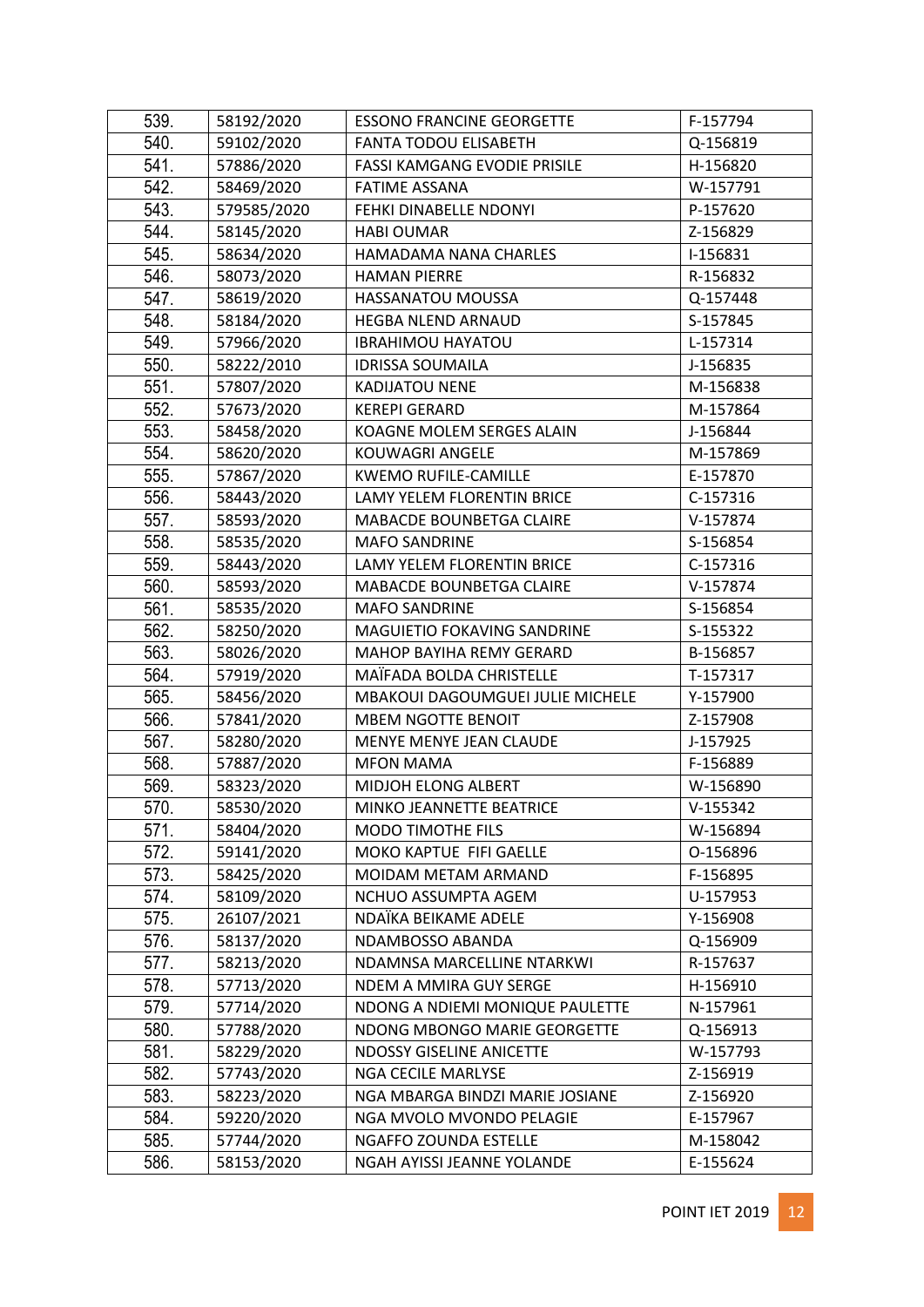| 587. | 57931/2020 | NGOHIE BINGAN BERTHE SOLANGE     | W-157975 |
|------|------------|----------------------------------|----------|
| 588. | 58578/2020 | NGO NGWEM JEANNE D'ARC           | F-157976 |
| 589. | 58046/2020 | NGO PENDA GENEVIEVE DORANTINE    | W-157978 |
| 590. | 59142/2020 | <b>NGONO VICTORINE</b>           | J-156925 |
| 591. | 59073/2020 | NGOUTHA SARA                     | H-157988 |
| 592. | 58348/2020 | NGUELE MEDJO PIERRE FREDERIC     | M-156828 |
| 593. | 58501/2020 | NGUEMO MARDOCHEE                 | Q-157990 |
| 594. | 58211/2020 | NGUIME LARABA BARKI              | A-156929 |
| 595. | 58063/2020 | NJIKAM FEGUIE RAHIMATOU          | A-156933 |
| 596. | 58262/2020 | NJIKI SAMUEL                     | R-158003 |
| 597. | 58396/2020 | NJIPOUAKOUYOU OULOURI            | J-156934 |
| 598. | 58421/2020 | NKOA NDZANA INNOCENT ROLAND      | R-156017 |
| 599. | 57814/2020 | NSAH NDIEMI CLARISSE             | M-156941 |
| 600. | 58648/2020 | NSEIMBO RICHARD NKENOMENE        | I-156013 |
| 601. | 57999/2020 | <b>NSEM ERNEST MAGLOIRE</b>      | U-157329 |
| 602. | 58120/2020 | <b>NTI GISELE AURELIE</b>        | M-158016 |
| 603. | 58609/2020 | <b>NYEGUE ELISABETH</b>          | N-157332 |
| 604. | 58011/2020 | <b>NZEKE LEVI PIERRE</b>         | K-158026 |
| 605. | 57955/2020 | OLOA YOLANDE CAROLE              | J-155402 |
| 606. | 57695/2020 | OLOUA MINFOUMOU VINCENT DE PAUL  | K-156945 |
| 607. | 57998/2020 | ONGUENE ELOMO JOSEPH             | L-158035 |
| 608. | 58313/2020 | <b>OUMAROU DJOBSOU</b>           | A-156294 |
| 609. | 57952/2020 | OUMAROU née le 19/02/1985 à MORA | T-158036 |
| 610. | 58136/2020 | <b>OWONO ISIDORE</b>             | T-158036 |
| 611. | 58044/2020 | PALAU NJAMPOU HONORINE           | B-156947 |
| 612. | 58368/2020 | POKAM NATHACHA DIANNE            | D-158048 |
| 613. | 58281/2020 | SIELINOU APOLLINAIRE AUGUSTIN    | W-158063 |
| 614. | 58506/2020 | SOM MASSING BENOIT SERGE         | W-158068 |
| 615. | 57961/2020 | SOUGA WOKWANE CECILE SANDRINE    | E-157334 |
| 616. | 57949/2020 | TCHAMY TCHOUDAM THERANCE CAROLE  | X-157533 |
| 617. | 58663/2020 | TCHOUMBOU FONDJO MARTIN AIME     | H-158078 |
| 618. | 57677/2020 | TCHOUNDOUNG KONGTE VALERY        | C-156958 |
|      |            | <b>BLONDELLE</b>                 |          |
| 619. | 57880/2020 | <b>TCHUEMMEGNE PATRICE</b>       | L-156959 |
| 620. | 58275/2020 | TEGNO TEKOGNO JEAN JACQUES       | P-157535 |
| 621. | 58118/2020 | <b>TEKEU DIEUDONNE</b>           | Y-158083 |
| 622. | 58658/2020 | <b>TIOFACK GUY GERVAIS</b>       | U-156962 |
| 623. | 58296/2020 | TOM A RIKAM FLORENCE             | W-157340 |
| 624. | 57997/2020 | TROUMBA MONGLO ANNA              | D-156965 |
| 625. | 58105/2020 | <b>TSATOU ALEX</b>               | W-157342 |
| 626. | 34262/2021 | VOUNSOUMOUNA DATALMOU MAURICE    | R-158094 |
| 627. | 58187/2020 | WIYSENYUY LEONARD VERNYUY        | W-157347 |
| 628. | 58359/2020 | ZANGA ABANDA JOSEPH              | E-156974 |
| 629. | 57786/2020 | ZANGA BILEGUE NADINE CHANTALE    | A-158104 |
| 630. | 58317/2020 | ZAWAI DALAHAI MARTIN             | W-156975 |
| 631. | 58031/2020 | ZEUFACK NGUENA SANDRINE OLIVE    | E-156976 |
| 632. | 28694/2021 | ZOUA ANGO RONALD                 | A-158110 |
| 633. | 42989/2021 | ADOUA AKIM BLAISE TONGA          | C-157677 |